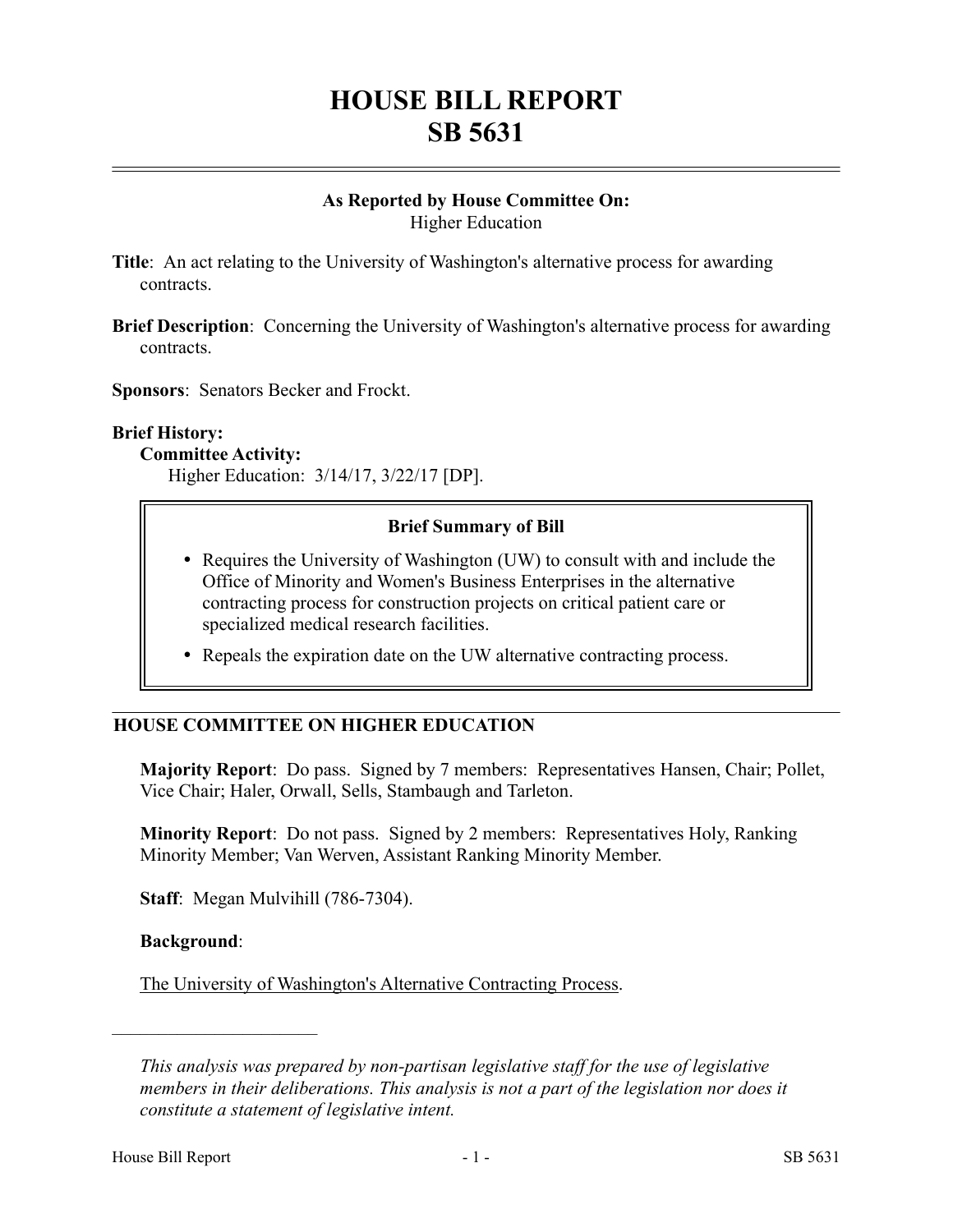The Legislature created an alternative process for the University of Washington (UW) to award contracts for construction and remodeling projects on critical patient care or highly specialized medical research facilities in 2010. The projects must cost less than \$5 million. The UW maintains a list of prequalified contractors for these projects, known as the Critical Patient Care and Specialized Medical Research Facilities Roster (Roster). The Roster is published once a year in a newspaper with a statement soliciting qualified contractors. Eligible contractors who wish to be added to the list must keep current records of their licenses, certifications, registrations, bonding, and insurance on file with the UW. There is an evaluation committee who determines which contractors are added to the Roster based on various criteria, such as the contractor's past performance on similar projects and the contractor's capacity to complete the project.

The Legislature enacted the UW alternative contracting process with a 2014 sunset review by the Joint Legislative Audit Review Committee (JLARC) and an initial expiration date of June 30, 2015. The JLARC recommended in their review that the Legislature reauthorize the alternative process and made a few recommendations regarding improving project timeliness and tracking the use of minority- and women-owned subcontractors. The UW alternative contracting process was reauthorized for an additional two years, with an expiration date of June 30, 2017.

The Office of Minority and Women's Business Enterprises.

Washington's Office of Minority and Women's Business Enterprises (OMWBE) was established in 1983 to promote equity and increase participation in public contracting and procurement for small businesses owned by minorities, women, and disadvantaged persons. The OMWBE certifies and maintains a list of small businesses that qualify.

–––––––––––––––––––––––––––––––––

# **Summary of Bill**:

The UW must publish the Roster with the OMWBE, in addition to a newspaper. The UW must receive input from the OMWBE about the records of the contractors eligible to be placed on the Roster. The evaluation committee must include one representative from both the minority-owned business community and the women-owned business community. In addition, the evaluation criteria used by the evaluation committee must also include:

- the contractor's record of including the OMWBE's certified minority, women, veteran, and small businesses; and
- the contractor's past history of using small, disadvantaged, minority, women, and minority women business enterprises over the past five years on projects of \$5 million or less, and the contractor's proposed outreach plan and commitment to include such business enterprises.

The UW's business diversity program must establish aspirational goals for small, disadvantaged, minority, women, and minority women business enterprises for each roster based on the projected subcontracting opportunities.

The annual report the UW provides to the Capital Projects Advisory Review Board must include use rates of the OMWBE's certified small, disadvantaged, veteran, women, and